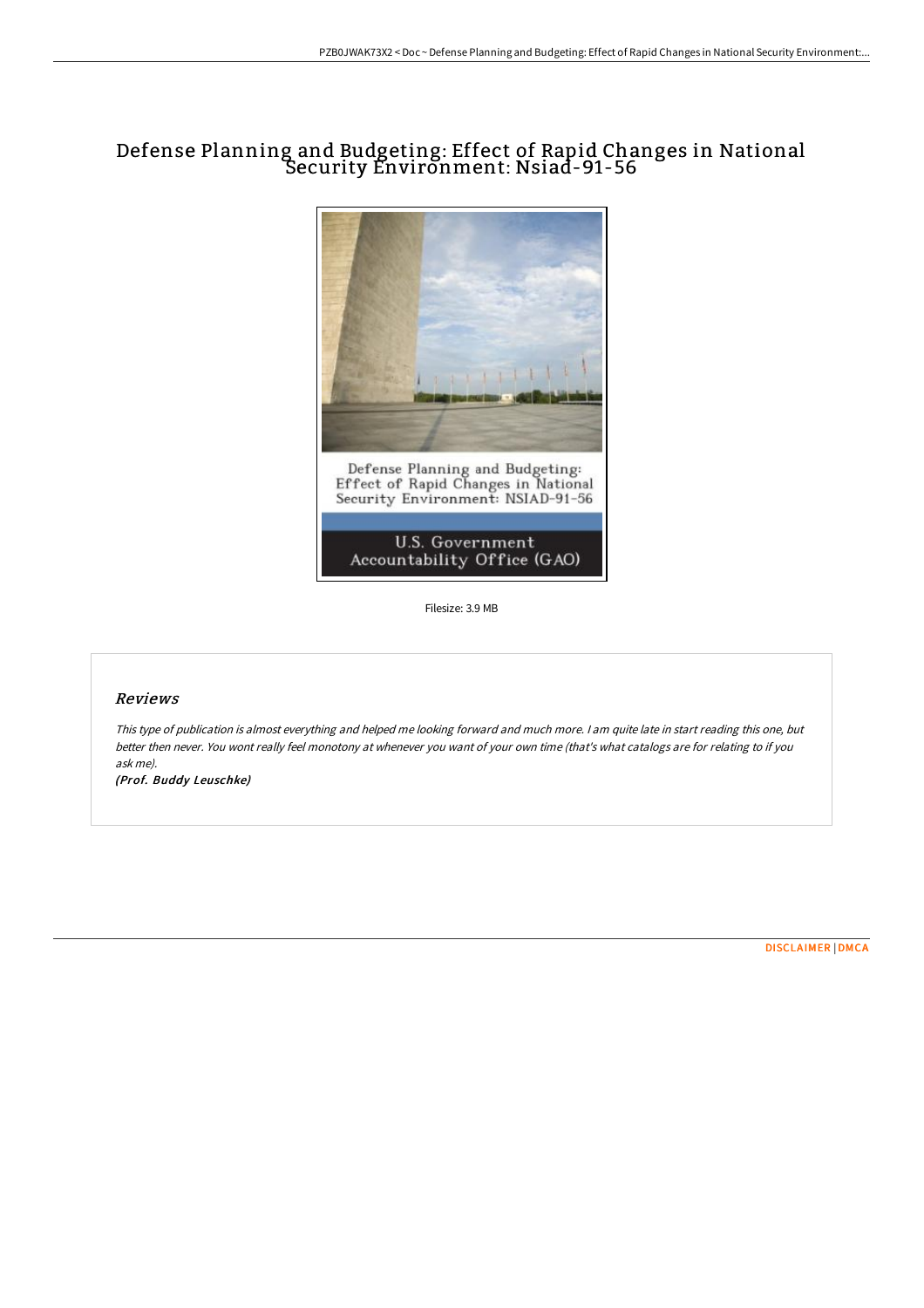## DEFENSE PLANNING AND BUDGETING: EFFECT OF RAPID CHANGES IN NATIONAL SECURITY ENVIRONMENT: NSIAD-91-56

⊕ **DOWNLOAD PDF** 

BiblioGov. Paperback. Book Condition: New. This item is printed on demand. Paperback. 22 pages. Dimensions: 9.7in. x 7.4in. x 0.1in.Pursuant to a congressional request, GAO reviewed the Department of Defenses (DOD) implementation of Department of Defense Reorganization Act of 1986 provisions related to the Chairman of the Joint Chiefs of Staffs (JCS) role in national security planning, budgeting, and oversight of combatant commands. GAO found that implementation of the provisions to strengthen the relationship between strategic planning and resource allocation was frustrated and complicated by: (1) large mismatches between planned and actual funding; (2) efforts to reduce the growing federal budget deficit; and (3) profound changes in the national security environment. In addition, GAO noted that it would not recommend additional legislation to enhance the relationship between strategic planning and resource allocation, due to the lack of a consensus between the legislative and executive branches on the: (1) nature of the changed threat to national security resulting from changes within the Soviet Union; and (2) appropriate response to a less threatening Soviet Union. GAO also found that the: (1) Budget Enforcement Act of 1990 capped defense spending for fiscal years 1991 through 1993; (2) incremental costs of Operation Desert Shield were excluded from the spending cap; and (3) a 1987 Presidential directive increased the JCS Chairmans and combatants ability to influence the allocation of resources to meet specific war-fighting needs. This item ships from La Vergne,TN. Paperback.

Read Defense Planning and Budgeting: Effect of Rapid Changes in National Security [Environment:](http://digilib.live/defense-planning-and-budgeting-effect-of-rapid-c.html) Nsiad-91-56 Online

Download PDF Defense Planning and Budgeting: Effect of Rapid Changes in National Security [Environment:](http://digilib.live/defense-planning-and-budgeting-effect-of-rapid-c.html) Nsiad-91-56